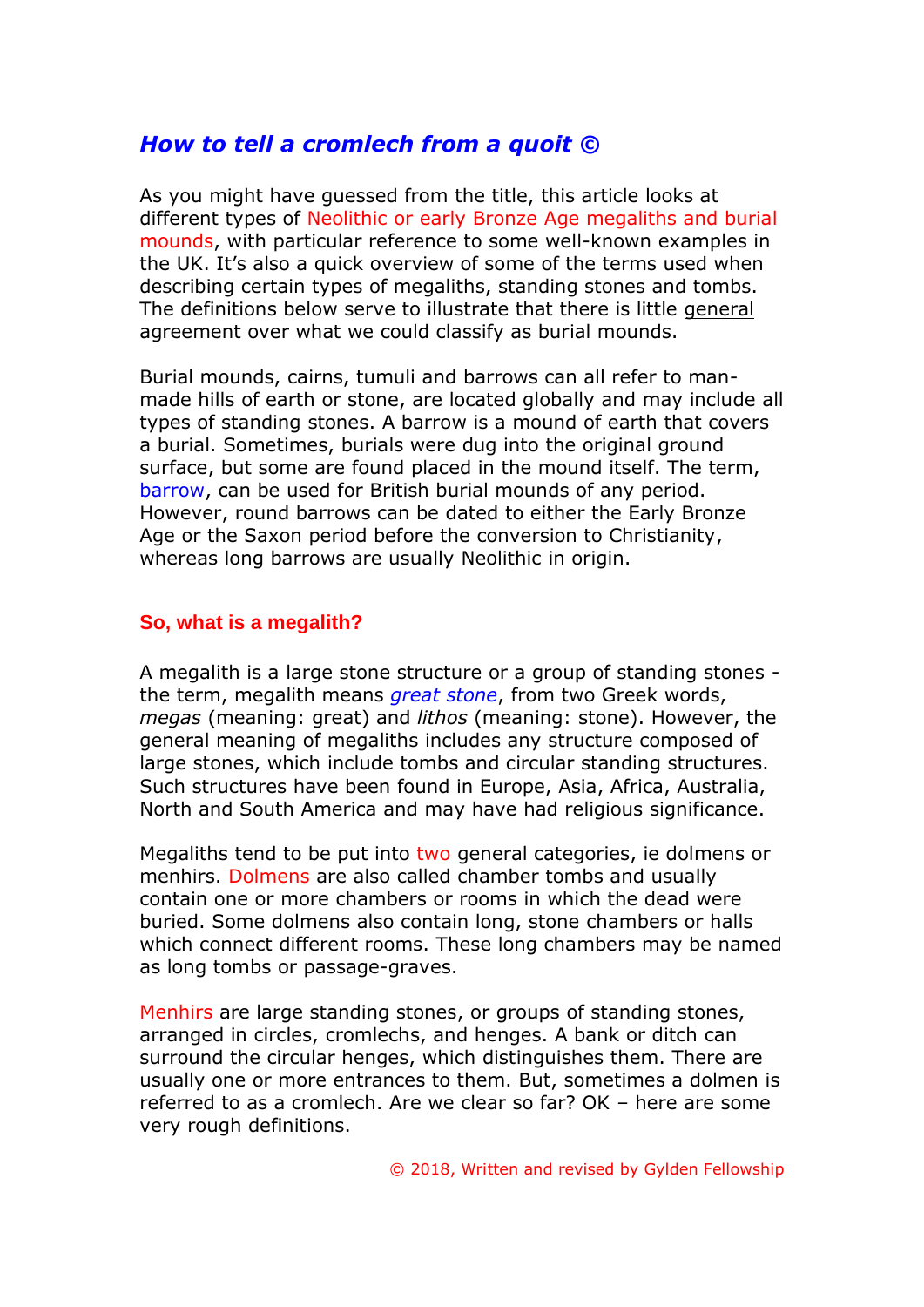- 1. A *cromlech* is a megalithic chamber tomb.
- 2. A *dolmen* is a Neolithic tomb, consisting of two or more upright stones with a capstone, which have been buried in soil at the front of a tomb.
- 3. A *menhir* is a prehistoric monument, found chiefly in the British Isles and northern France, consisting of a single tall, upright megalith. A dolmen or a cromlech may include an obelisk or menhir.
- 4. A w*oodhenge* is a monument made of concentric circles of wooden posts, eg Stanton Drew and Woodhenge.
- 5. A *stone circle* is a circular monument made of free standing stones, eg Nine Maidens, Stonehenge, the Rollright Stones, the Hurlers or the Ring of Brodgar.
- 6. A *henge* is a parallel ditch and bank pattern of construction, generally circular in shape, eg Knowlton or Avebury.
- 7. A *recumbent stone circle* includes two vertical stones with one horizontal placed between them to watch the moon as it slides along the horizon, eg Aikey Brae or Ardlair.
- 8. Different types of *tombs* with passages, shafts, chambers may be covered with earth mounds, eg Newgrange or Knowth.
- 9. A *quoit* is 2 or more stone slabs with a capstone, eg Chun.

Other common features of burial mounds or tombs include:

- a) *Stone rows*, ie paths made by placing two rows of stones on either side of a straight pathway, eg Merrivale
- b) *Cursus*, ie two ditches and two banks, generally straight or with doglegs, eg Stonehenge
- c) *Stone cists or boxes*, ie small square boxes made of stone, which contained human bones, like ossuaries, perhaps parts of larger cairns
- d) *Fogou, souterrains, fuggy holes*, ie underground passageways with stone walls, eg Cornish burial mounds
- e) *Chalk giants,* ie images carved into white chalk hillsides, eg the Uffington White Horse or the Cerne Abbas Giant.

Perhaps some pictures might help here.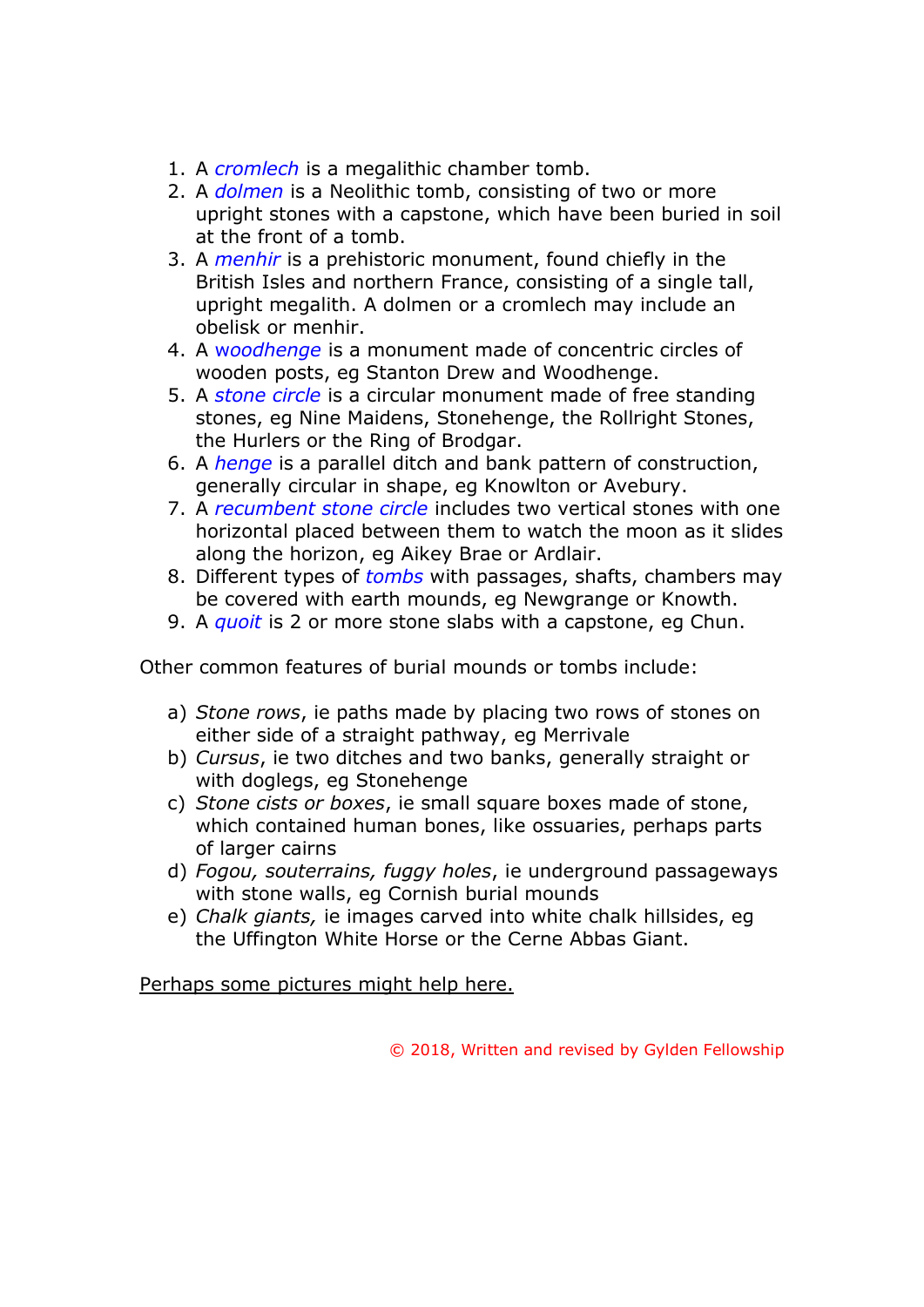

Boswens Menhir, Cornwall



Recumbent stone circle at Castle Fraser, Scotland



Cromlech at Pentre Ifan, Wales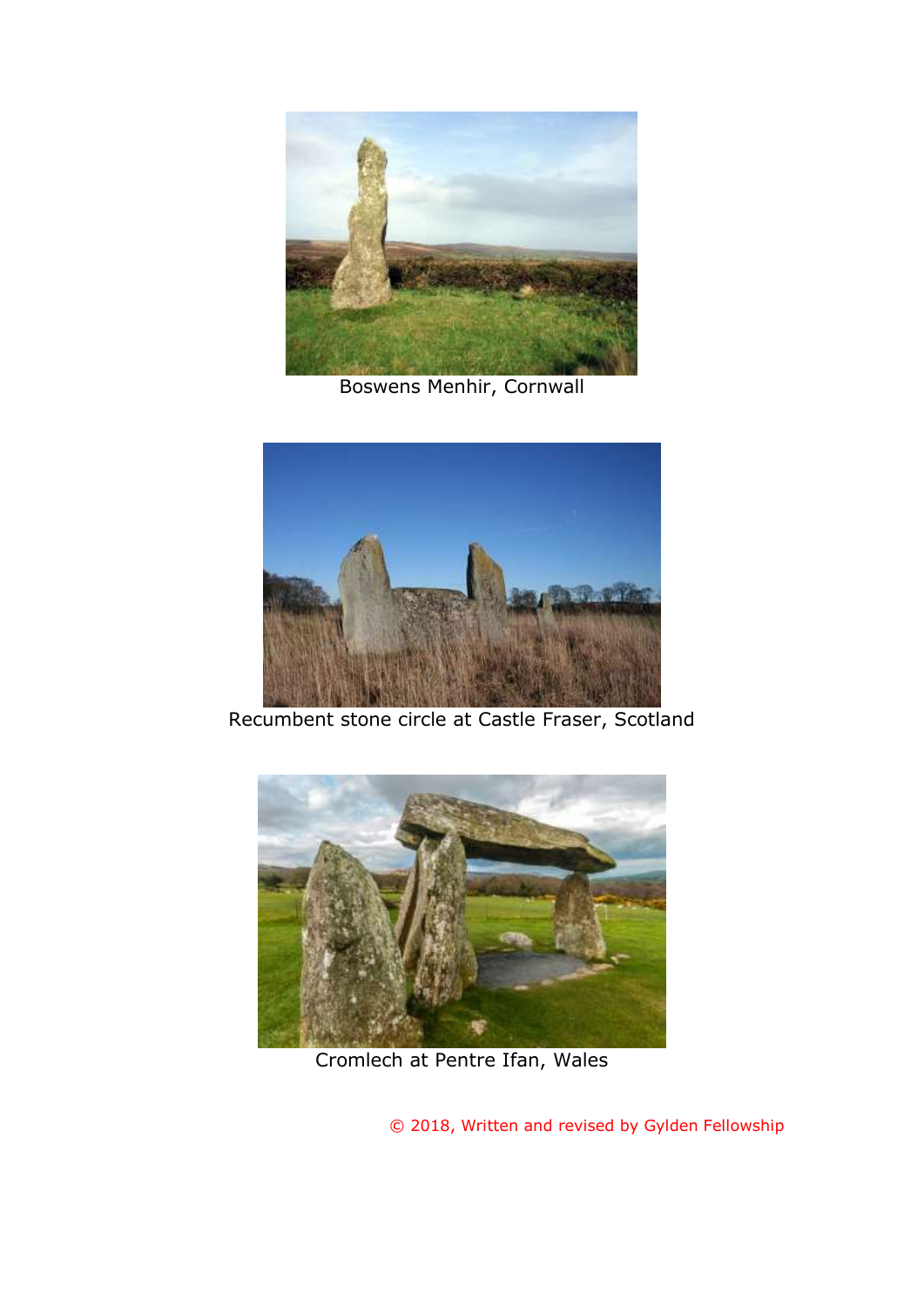

Chun Quoit, Cornwall

## **Silbury Hill**

And so we come to our first case example of a man-made mound, ie Silbury Hill, which forms part of the World Heritage site with Stonehenge. An archæological study by English Heritage in 2010 suggested that this 120ft high mound of earth was created in layers rather than in one go, which refuted the legends that the mound was either a treasure chamber or a massive tomb, but first a few facts about Silbury Hill.

- 1. It is estimated to have been built about 2400-2300 BCE, ie in the later Neolithic period.
- 2. The hill consists of stones, chalk, antler bits, gravel and wood.
- 3. It is similar in size and shape to an Ancient Egyptian pyramid.
- 4. The hill was damaged in the  $18<sup>th</sup>$  century when investigators dug a vertical shaft from the top.
- 5. In the 1840s, a tunnel was dug into the hill from the edge.
- 6. In 1968, BBC2 filmed a new attempt to tunnel into the centre of the mound.
- 7. In 1969, a BBC dig proclaimed the discovery of a new burial chamber, but it was actually part of an earlier tunnel. This digging has now been sealed for fear of a collapse.
- 8. Silbury Hill suffered a collapse in 2000.
- 9. After parts of the mound began to sink in 2002, English Heritage reopened the BBC tunnel, took samples of soil and rock, filled in the gaps and sealed the mound for good.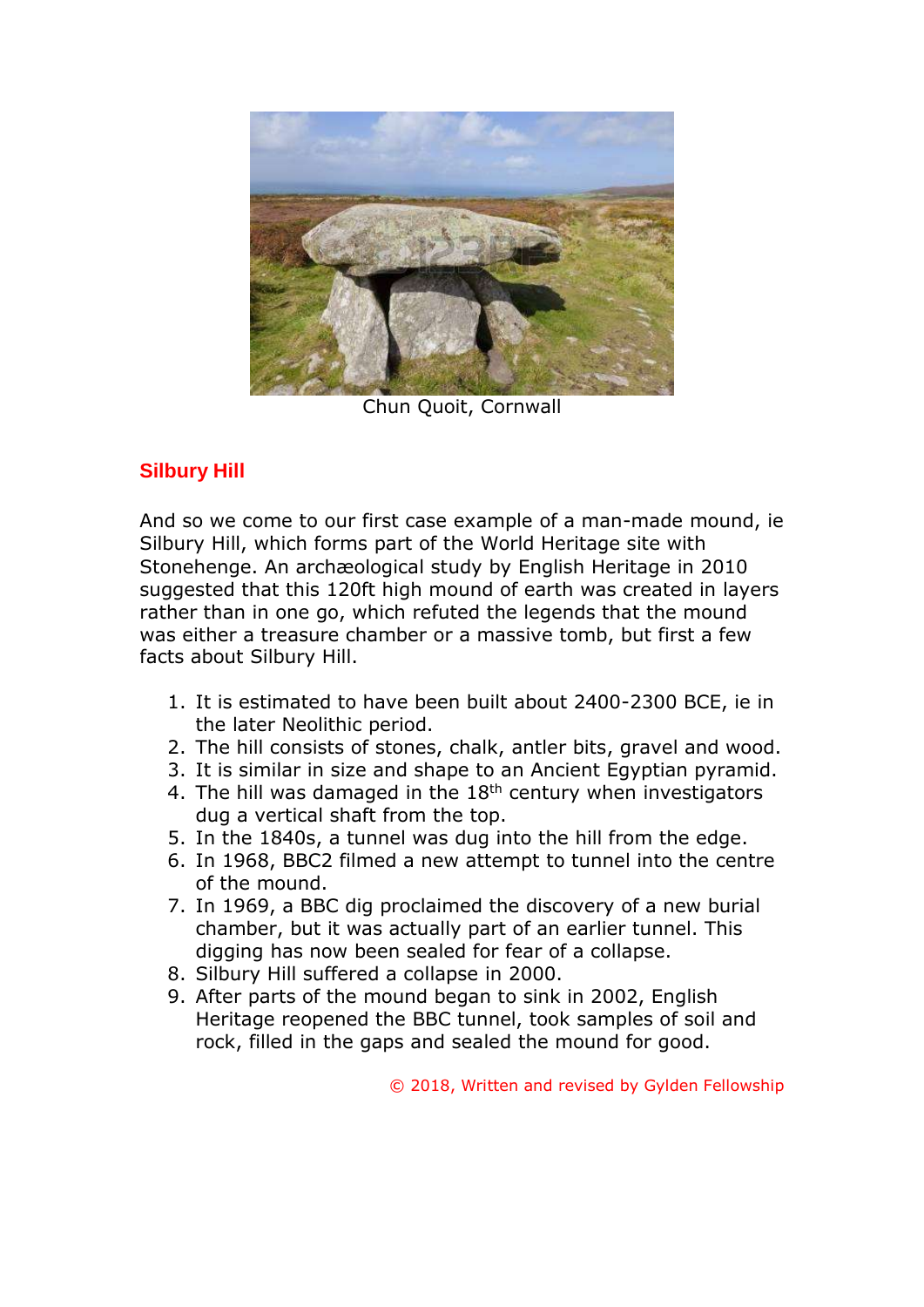

The research by English Heritage revealed several new findings on the actual construction of Silbury Hill, including the idea that it was built in 15 stages over the course of 100 years by 2300 BCE and the flattened top was due to much later additions by the Saxons. It is estimated that the hill itself started as a low mound of gravel, before it became a larger heap of soil and rocks, surrounded by a ditch. As a rough estimate, the archæologists estimate that some 700 men worked for a decade to create the first mound of gravel and chalk.

It is possible that the way the different layers of antler bits, gravel, stones and chalk occur throughout the hill, are symbolic in some way. What is known is that, by the time work on the hill had started in 2400 BCE, the surrounding area was already used heavily, ie with Durrington Walls and Stonehenge. The book from English Heritage states that, "*What is emerging is a picture of Neolithic people having the same need to anchor and share ideas and stories as we do now, and that built structures like Silbury Hill may not be conceived as grand monuments of worship, but intimate gestures of communication*."

#### **West Kennet Long Barrow**

This is one of the largest Neolithic graves in Britain. West Kennet Long Barrow was built around 3650 BCE and used for at least 1000 years.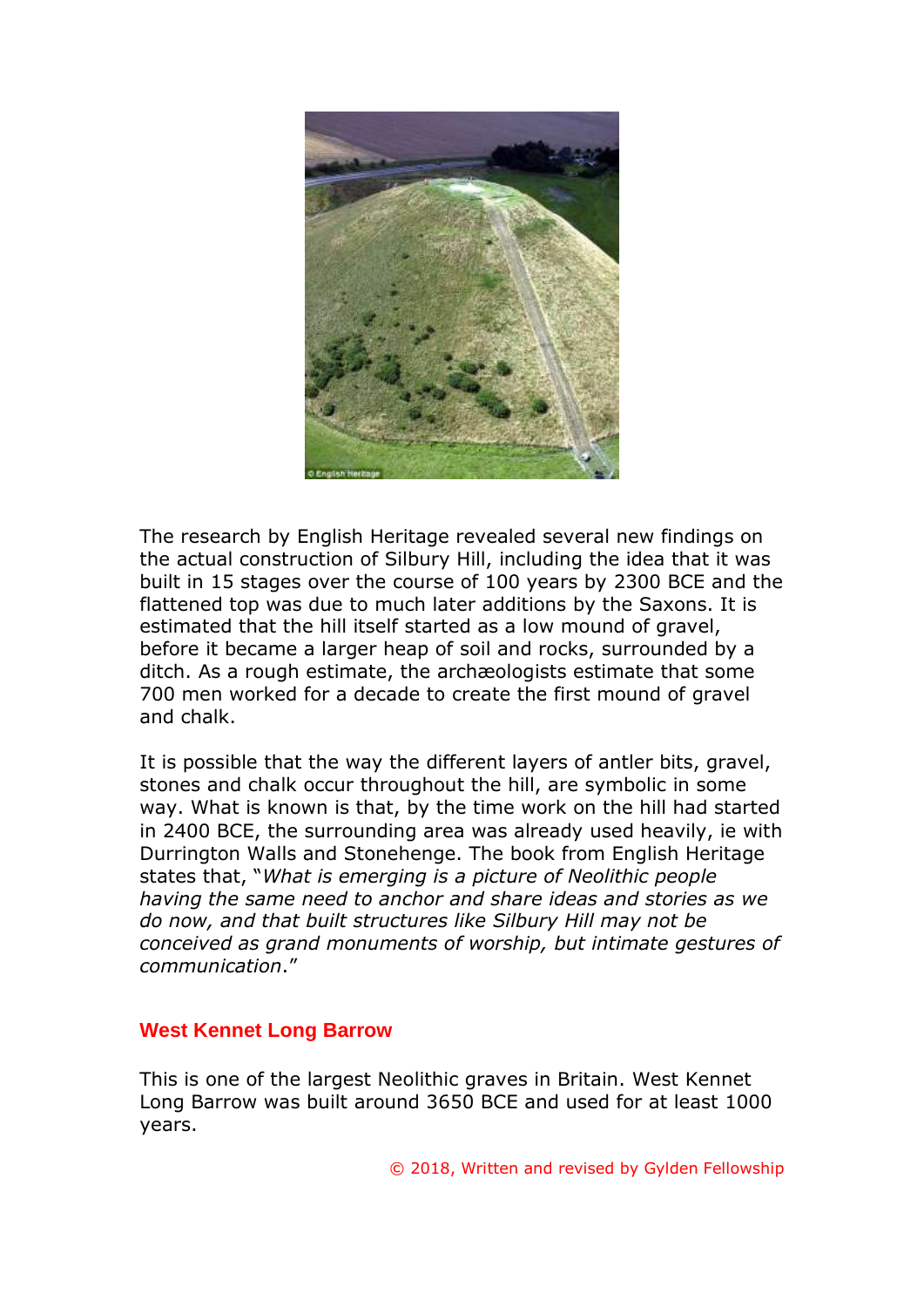The huge earth barrow survives to a maximum height of 3.2m and tapers out from the narrower western end to a maximum width of 25m towards the eastern entrance. The picture below shows the huge stones at the eastern entrance to the barrow.



At just over 100m long, the barrow is second only to the nearby East Kennet Barrow in length. Although it is now covered with turf, it would originally have had bare chalk sides and would have stood out against the landscape. It consists of a core of sarsen stones, capped with chalk rubble from the surrounding quarry ditches.

At the eastern end of the mound is a massive structure of five chambers opening off a central passage. This is fronted by a semicircular forecourt with a façade of huge sarsen stones aligned on a north-south axis. The central passage penetrates about 13m into the barrow, with two of the burial chambers on each side of the passageway and one chamber at the end. The side ditches to the north and south of the mound have been almost buried by ploughing.

It is thought that West Kennet Long Barrow was built in several stages as the barrow is not constructed in a straight line, ie it shifts slightly. Some cremations and the partial remains of at least 46 individuals – both male and female of all ages – have been found inside, together with funeral goods, eg pottery, beads and a stone dagger. These items have been dated to between 3000-2600 BCE.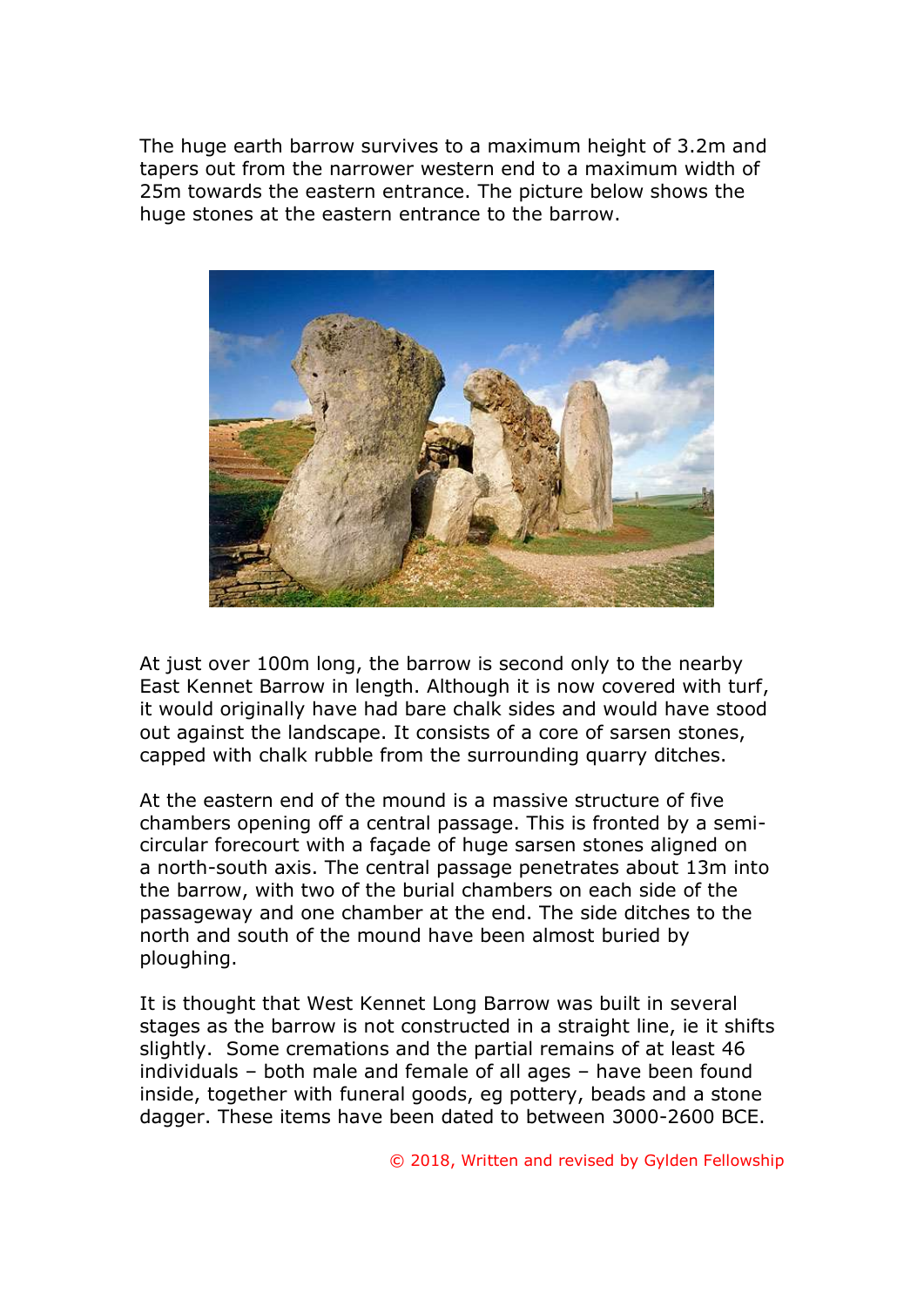The tomb was closed around 2000 BCE and the main passage filled with earth, stones, rubble and debris. The forecourt was then blocked with sarsen boulders and a false entrance of twin sarsen uprights constructed. Finally, three massive sarsen blocking-stones were erected across the front (eastern end) of the tomb.

#### **Horsell Common Barrows**

So, having looked at two of the more notable mounds in the UK, here's an example of some comparatively local barrows, dating from the Later Bronze Age. In the Later Bronze Age, cremation became the main type of burial rite and many barrows contain secondary cremations, deposited in barrow mounds, in either cloth or burial urns.

The deliberate construction of a mound over a burial is often interpreted as a mark of status or rank. Not that that stopped amateur historians or treasure hunters digging into barrows during the 18th and 19th centuries. Several different barrow types have been identified and characterise the Early Bronze Age of southern England and there are some good examples on Horsell Common, near Woking, as below.

- 1. A *bell barrow* is a small mound surrounded by a flat area (berm) and ditch.
- 2. A *disc barrow* is a wide flat area that exists between the round barrow and its ditch.
- 3. A *saucer barrow* has a broad low mound.
- 4. A *pond barrow* has no mound at all, but a circular concave depression in the ground ringed by a bank

Horsell Common has two good bell barrows and a disc barrow that date from the Bronze Age. These barrows are located near the canal (Basingstoke Canal) at Monument Bridge, where there are three tumuli – all built during the Bronze Age (around 1500 BCE). In general, bell barrows are burial monuments and thought to be for people who were important members of the community, possibly chiefs or elders.

The best-preserved barrow is on the path which runs from opposite the car park at Britannia Wharf to a point on the Chertsey Road, near to Woodham Rise. The barrow is circular in shape and has a central mound that is about 1.1m high and about 25m in diameter.